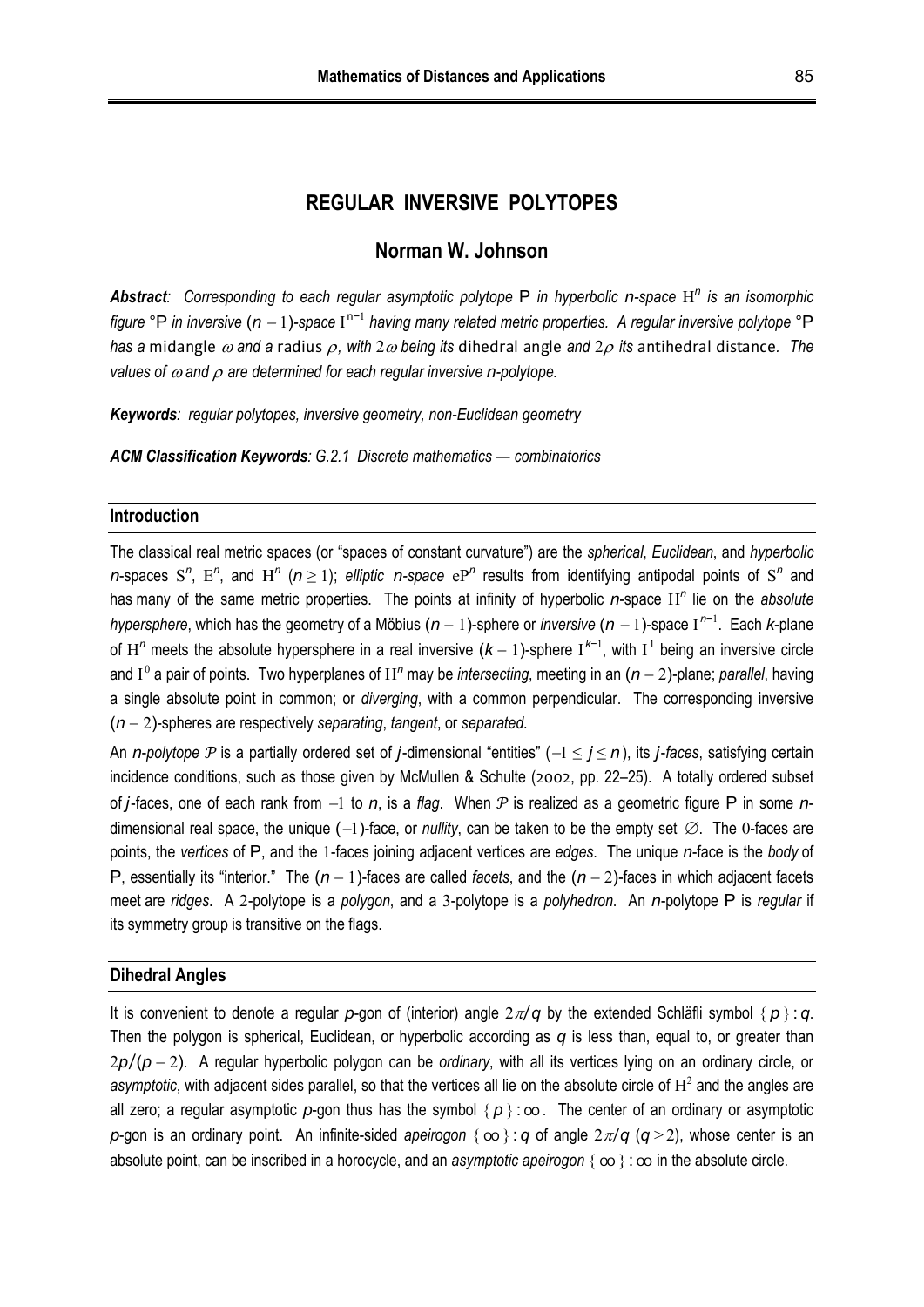A regular polyhedron whose faces are  $p$ -gons, arranged  $q$  at a vertex, having dihedral angle  $2\pi/r$ , is denoted by  $\{p, q\}$ : *r*. The polyhedron is spherical, Euclidean, or hyperbolic according as sin  $\pi/p$  sin  $\pi/r$  is greater than, equal to, or less than cos  $\pi/q$ , and it is asymptotic when the vertex section  $\{q\}$ : *r* is Euclidean, i.e., when  $r = 2q/(q-2)$ . The regular asymptotic polyhedra of  $H^3$  consist of the five convex polyhedra

$$
\{3, 3\} : 6, \{3, 4\} : 4, \{4, 3\} : 6, \{3, 5\} : 6', \{5, 3\} : 6,
$$

the four star polyhedra

 $\{5, 5\}$ :<sup>10</sup>/<sub>3</sub>,  $\{5, 5/2\}$ :10,  $\{5/2, 3\}$ :6,  $\{3, 5/2\}$ :10, ̸ l. l. ̸

and the three apeirohedra

 ${4, 4}:4, {3, 6}:3, {6, 3}:6.$ 

In similar fashion, a regular 4-polytope with facets  $\{p, q\}$ , *r* surrounding each edge, and dihedral angle  $2\pi/s$ is denoted by  $\{p, q, r\}$ : *s*, the polytope being spherical, Euclidean, or hyperbolic depending on the value of *s*. It is asymptotic when the vertex section {  $q$ ,  $r$  }: *s* is Euclidean, i.e., when sin  $\pi/q$  sin  $\pi/s = \cos \pi/r$ . Analogous criteria can be developed for higher-dimensional regular polytopes

$$
\{p, q, \ldots, u, v\} : w.
$$

Going in the other direction, a one-dimensional polytope comprises a line segment (or a circular arc) and its two endpoints; the whole figure may be called a *ditel*. This can be a circular ditel {  $\}$  :  $a$  ( $a > 2$ ) in S<sup>1</sup>, a straight ditel  $\{\}$  :  $\infty$  in  $E^1$ , an ordinary hyperbolic ditel  $\{\}$  : *b* i (*b* > 0) in H<sup>1</sup>, or an asymptotic ditel  $\{\}$  : 0 (an entire hyperbolic line with its two absolute points). Each finite ditel  $\{\} : a, \{\} : \infty$ , or  $\{\} : b$  i has a unique midpoint, halfway between the endpoints. An asymptotic ditel, however, does not have a well-defined midpoint.

Each vertex of a regular asymptotic *n*-polytope P in hyperbolic *n*-space H*<sup>n</sup>* lies on the absolute hypersphere, and each *j*-face  $(1 \le j \le n-1)$  lies in a unique *j*-plane. The *j*-plane of a *j*-face meets the absolute hypersphere in an inversive  $(j-1)$ -sphere. The vertices of P and these  $(j-1)$ -spheres can be taken as the *j*-faces  $(0 \le j \le n-1)$  of an isomorphic *regular inversive n-polytope*  $\degree$ P. The  $(-1)$ -face of  $\degree$ P is (as usual) the empty set, and the *n*-face of  $\degree$ P is the whole absolute hypersphere, regarded as an inversive (*n* - 1)-sphere I<sup>n-1</sup>.

The *dihedral angle* between two adjacent facets of the inversive *n*-polytope *°*P is, in general, the angle between two ( $n-2$ )-spheres on I<sup>n-1</sup>, which is the same as the dihedral angle between the corresponding facets of the asymptotic *n*-polytope P. For  $n = 1$ , P is an asymptotic ditel {  $\}$  : 0, and  ${}^{\circ}$ P is an inversive *dyad*  ${}^{\circ}$ {  $\}$  : 0, whose two facets are points, the "angle" between which is infinite. For  $n = 2$ , P is a regular asymptotic  $p$ -gon  $\{p\}$ :  $\infty$ , and <sup>°</sup>P is a *regular inversive p-gon* <sup>°</sup>{ *p* } :  $\infty$ , adjacent facets of which are tangent point-pairs (i.e., they have one point in common) on an inversive circle, the angle between which is zero. For  $n \geq 3$ , the dihedral angle between adjacent facets of a regular inversive *n*-polytope *°*P is the positive angle between two separating  $(n-2)$ -spheres on an inversive  $(n-1)$ -sphere.

For  $n \ge 2$ , joining the center of a regular asymptotic *n*-polytope P to any ridge, or  $(n-2)$ -face, determines a *median hyperplane* of P. The angle between the median hyperplane and either of the facets that meet at the ridge is the *midangle*, half the dihedral angle. For both P and the corresponding regular inversive polytope *°*P, it often turns out to be simpler to work with the midangle  $\omega$  rather than the dihedral angle 2 $\omega$ .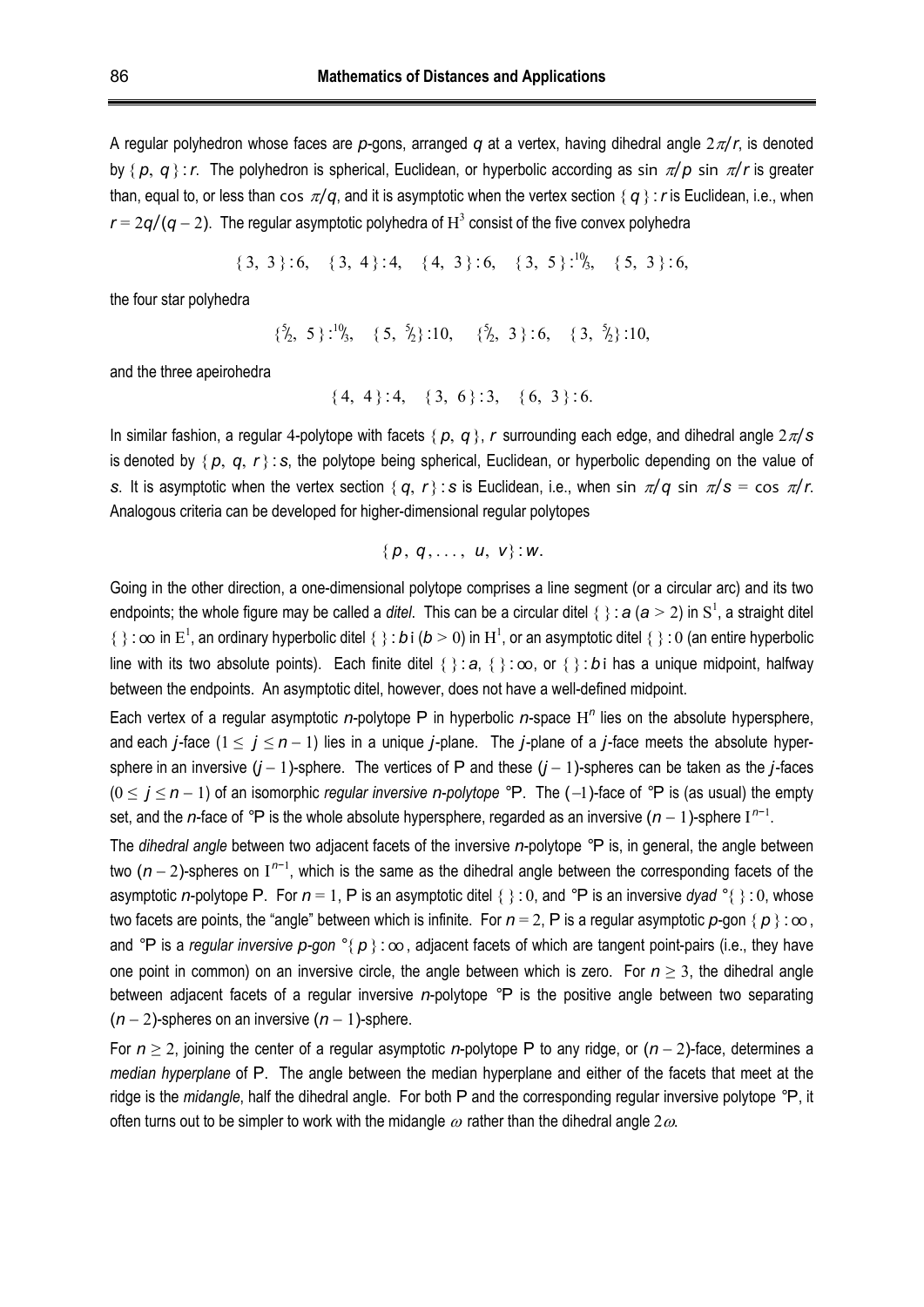## **Metric Formulas**

In the Beltrami–Klein model for hyperbolic *n*-space H<sup>n</sup>, the ordinary points of H<sup>n</sup> are represented by the interior of an oval  $(n-1)$ -quadric  $\Phi$  in projective *n*-space  $P^n$ , with the points of  $\Phi$  itself representing the absolute hypersphere. Let the points X and hyperplanes  $\check{U}$  of P<sup>n</sup> have homogeneous coordinates

$$
(\mathbf{x}) = (\mathbf{x}_0, \mathbf{x}_1, \ldots, \mathbf{x}_n) \quad \text{and} \quad [\![u]\!] = [\![u_0, u_1, \ldots, u_n]\!]
$$

with  $(X)$  treated as a row and  $[[u]]$  as a column. Point X lies on hyperplane  $\check{U}$ , written  $X \diamond \check{U}$ , whenever  $(X)\mathbb{I} u\mathbb{I} = 0$ . Then the  $(n-1)$ -quadric  $\Phi$  can be taken to be the locus of self-conjugate points, or the envelope of self-conjugate hyperplanes, in an absolute *hyperbolic polarity* defined by dual bilinear forms

$$
(x \ y) = (x)H(y)^{\vee}
$$
 and  $[[u \ v]] = [[u]]^{\vee}H^{-1}[[v]].$ 

Here *H* is a symmetric  $(n+1) \times (n+1)$  matrix congruent to the pseudo-identity matrix  $I_{n+1} = \{1, \ldots, 1, -1\}$ , and the caron denotes the transpose, making  $(y)$ <sup> $\vee$ </sup> a column and  $\llbracket u \rrbracket$ <sup> $\vee$ </sup> a row. We may, for instance, take H to be the diagonal matrix  $\{-1, 1, \ldots, 1\}$ , so that the absolute hypersphere  $(\bm{x} \ \bm{x}) = 0$  has the equation

$$
x_1^2 + \cdots + x_n^2 = x_0^2.
$$

Every ordinary point X with coordinates  $(X)$  has  $(X \times X) < 0$ , and every ordinary hyperplane  $\check{U}$  with coordinates  $\llbracket u \rrbracket$  has  $\llbracket u \llbracket u \rrbracket > 0$ . The *discriminant* of two ordinary hyperplanes  $\check{U}$  and  $\check{V}$  may be defined by

$$
\|u \, v\| = [u \, u] \|v \, v\| - [u \, v]^2,
$$

and the hyperplanes are then

intersecting if  $||u v|| > 0$ , parallel if  $||u v|| = 0$ , diverging if  $||u v|| < 0$ .

When  $H<sup>n</sup>$  is taken to have constant curvature  $-1$ , we have simple expressions for distances and angles (cf. Coxeter 1998, pp. 209–210). In place of the Euclidean distance |*XY*|, the hyperbolic distance between two ordinary points *X* and *Y* is given by

$$
]XY[ = \cosh^{-1} \frac{|(x \ y)|}{\sqrt{-(x \ x)}\sqrt{-(y \ y)}}. \tag{1}
$$

The angle between two intersecting or parallel hyperplanes *Ǔ* and *V̌* is given by

$$
(\check{U}\check{V}) = \cos^{-1} \frac{\Vert [u \quad v] \Vert}{\sqrt{\Vert u \quad u \Vert} \sqrt{\Vert v \quad v \Vert}}, \tag{2}
$$

and the minimum distance between two diverging hyperplanes *Ǔ* and *V̌* by

$$
\tilde{U}\tilde{V}(\ = \ \cosh^{-1} \ \frac{\|[\![u \ \nu]\!]}{\sqrt{\llbracket u \ \llbracket u \ \rrbracket} \sqrt{\llbracket v \ \nu \rrbracket}}. \tag{3}
$$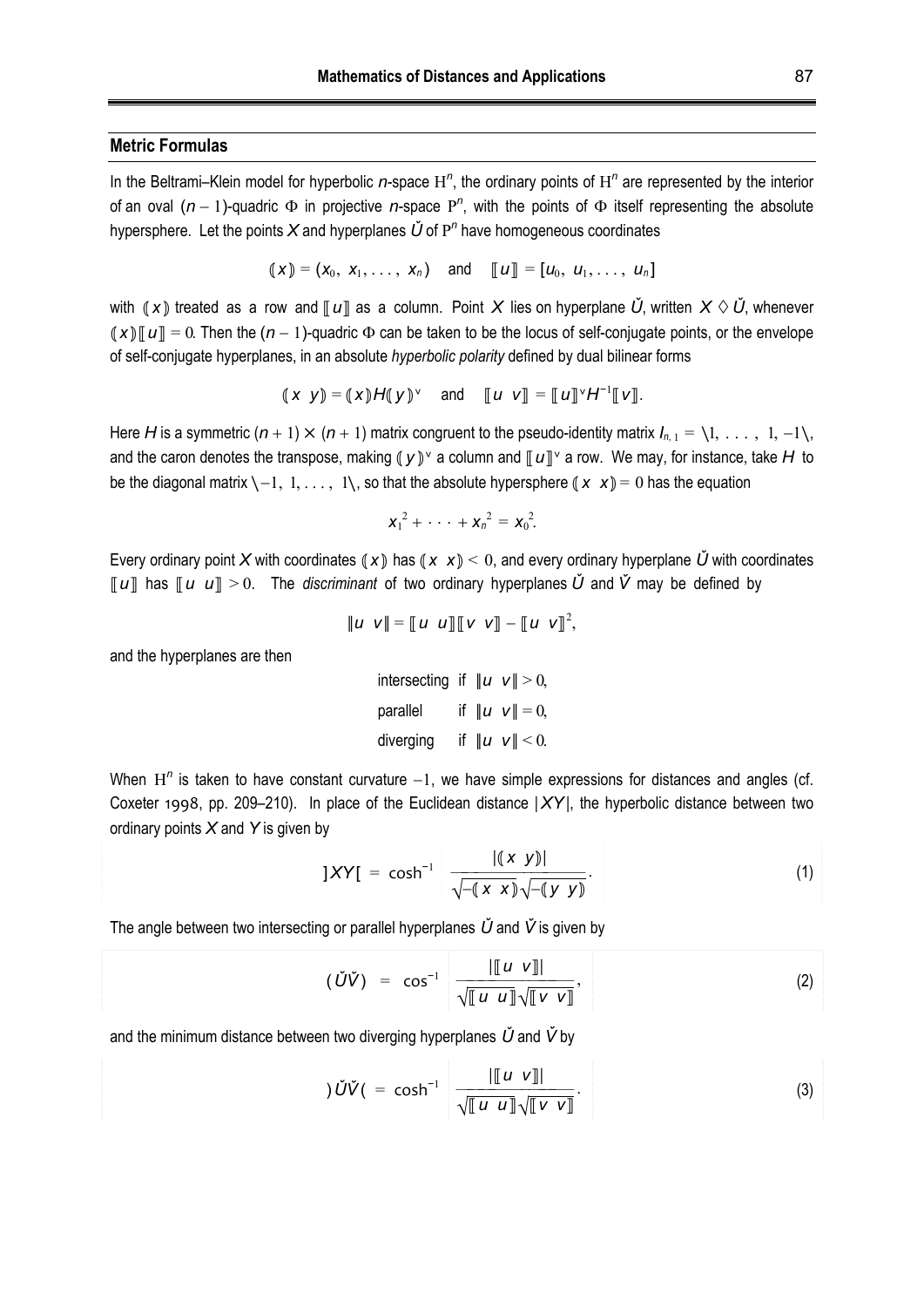The distance between a point  $X$  and a hyperplane  $\check{U}$  is given by

$$
]X\check{U} \quad = \quad \sinh^{-1} \quad \frac{|(x)\llbracket u \rrbracket|}{\sqrt{-(x \; x)} \sqrt{\llbracket u \; u \rrbracket}}. \tag{4}
$$

Given any hyperplane  $\check{U}$  and a point  $X$  not on  $\check{U}$ , a line through  $X$  and one of the absolute points of  $\check{U}$  is parallel to *Ǔ* in that direction. Following Lobachevsky, the angle between the perpendicular from *X* to *Ǔ* and the parallel is called the *angle of parallelism* for the distance  $x = \frac{1}{\lambda} \tilde{U}$  (and is given by

$$
\Pi(x) = \cos^{-1} \tanh x = 2 \tan^{-1} e^{-x}.
$$
 (5)

As x increases from zero to infinity,  $\Pi(x)$  decreases from  $\pi/2$  to 0.

A projective hyperplane  $\check{U}$ , with coordinates  $\llbracket u \rrbracket$ , meets the  $(n-1)$ -quadric  $\Phi$ , i.e., the absolute hypersphere of H<sup>n</sup> regarded as the inversive  $(n-1)$ -sphere I<sup>n-1</sup>, in an inversive  $(n-2)$ -sphere  $\mathring{u}$ , a *hypersphere* of I<sup>n-1</sup>, which is

```
real if \llbracket u \ \llbracket u \rrbracket > 0,
degenerate if \|\mathbf{u}\ \mathbf{u}\| = 0,
imaginary if \lll u\lll \ll 0.
```
Taking the discriminant of two real or degenerate hyperspheres *ů* and *v̊* to be the discriminant *||u v ||* of the corresponding hyperplanes *Ǔ* and *V̌*, we find that the hyperspheres are

separating if 
$$
||u \, v|| > 0
$$
,  
\ntangent if  $||u \, v|| = 0$ ,  
\nseparated if  $||u \, v|| < 0$ .

Applied to point-pairs  $\ddot{u} = \{U_1, U_2\}$  and  $\ddot{v} = \{V_1, V_2\}$  on an inversive circle, separation has the usual meaning associated with cyclic order (Coxeter 1966a, p. 218; 1998, pp. 22–23). That is, *ü* and *v̈* are separating if  $U_1U_2$  //  $V_1V_2$ , tangent if they have a point in common, and separated otherwise. For  $n \geq 3$ , two hyperspheres of  $I^{n-1}$  are separating, tangent, or separated according as they intersect in a real, degenerate, or imaginary  $(n-3)$ -sphere.

The angle between two separating hyperspheres  $\mathring{u}$  and  $\mathring{v}$  of I<sup>n-1</sup>, which is the same as the angle between the corresponding intersecting hyperplanes of H*<sup>n</sup>* , is given by

$$
(\mathring{u}\mathring{v}) = \cos^{-1} \frac{\| [u \; v] \|}{\sqrt{[u \; u]} \sqrt{[v \; v]}}.
$$
 (6)

Two separated hyperspheres *ů* and *v*<sup>of</sup> I<sup>n−1</sup> have an analogous *inversive distance* (Coxeter 1966b; 1998, pp. 292–298); this is the same as the minimum distance between the corresponding diverging hyperplanes of  $H<sup>n</sup>$  and is given by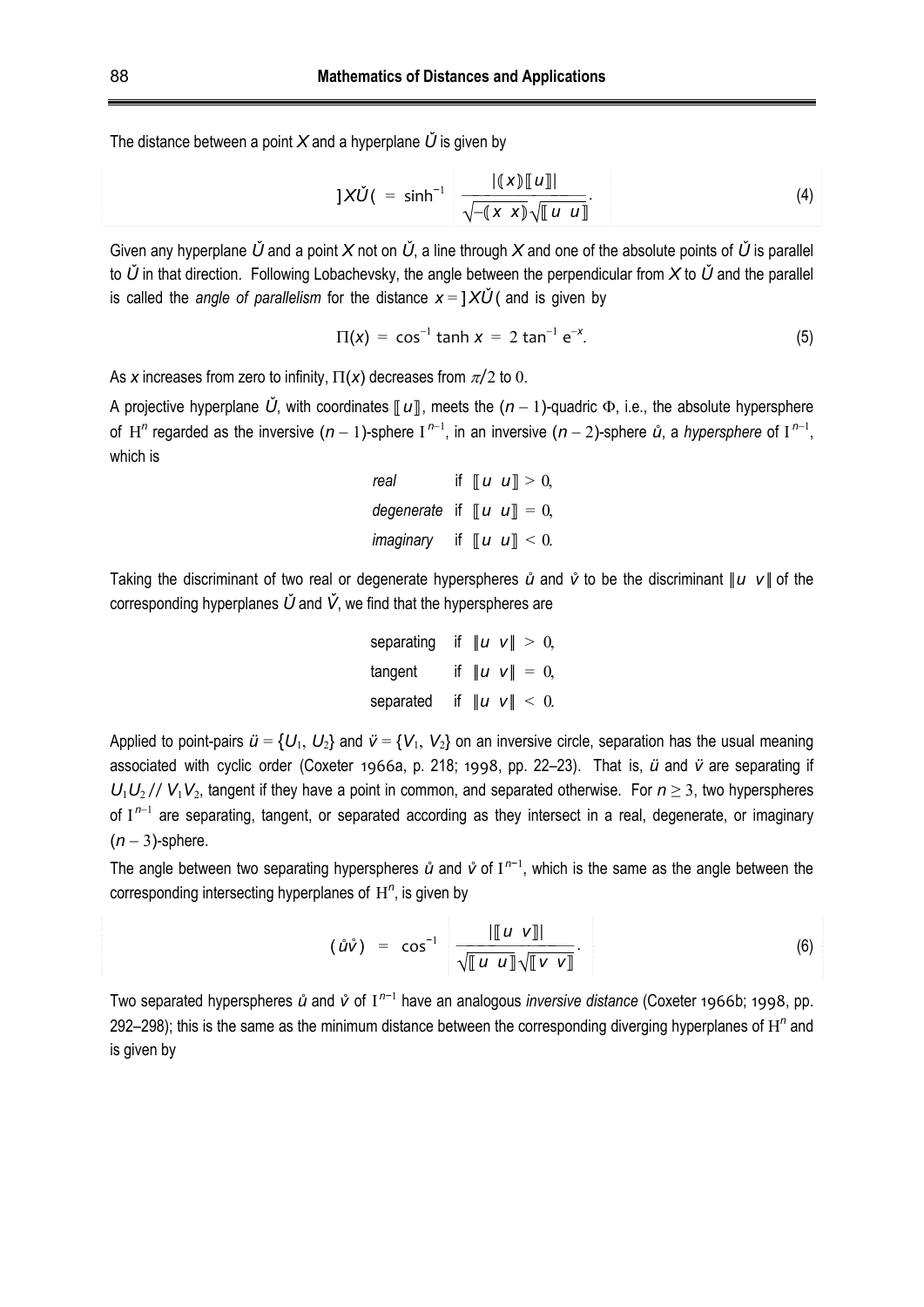$$
\hat{u}\hat{v}(\cdot = \cosh^{-1} \frac{\|\llbracket u \; v \rrbracket}{\sqrt{\llbracket u \; u \rrbracket} \sqrt{\llbracket v \; v \rrbracket}}. \tag{7}
$$

The last two formulas are especially relevant to the properties of regular inversive polytopes.

## **Antihedral Distances**

If P is a regular *n*-polytope in a real metric space, the distance from the center *O* of the body of P to one of its vertices is the *circumradius* <sup>0</sup>*R*, and the perpendicular distance from *O* to (the center of) a facet is the *inradius <sup>n</sup>*1*R*. When P is centrally symmetric, the *antihedral distance* between a pair of opposite facets is twice the inradius of P. Although an odd polygon  $\{p\}$ : *q* or a regular simplex  $\{3^{n-1}\}$ : *w* is not centrally symmetric, the regular compound  $\{\{p\}\}\$ : *q* or  $\{\{3^{n-1}\}\}\$ : *w* of two such polygons or simplexes in dual positions is. The distance between two opposite facets of the compound, one belonging to each component, can be taken as the antihedral distance of the polytope. The inradius of a regular asymptotic apeirotope is infinite, but there is no antihedral distance, since there are no opposite facets.

The *radius*  $\rho$  of a regular inversive polytope °P and its *antihedral distance*  $2\rho$  are respectively the inradius and the antihedral distance of the corresponding regular asymptotic polytope P. When  $\rho$  is finite, the antihedral distance of *°*P is the inversive distance between two separated hyperspheres of I *n*−1 , opposite facets either of <sup>°</sup>P or of a regular compound of two <sup>°</sup>P's. For an inversive apeirotope,  $\rho$  is infinite. The *subradius*  $\sigma$  of <sup>°</sup>P is the radius of a facet of *°*P.

The inradius <sub>0</sub>*R* of an asymptotic ditel { } : 0 or the radius  $\rho$  of an inversive dyad °{ } : 0 is infinite. For a regular inversive  $p$ -gon  $\degree$ {  $p$  } :  $\infty$ ,  $\rho$  is the distance for which the angle of parallelism is  $\pi/p$ , and it follows from (5) that tanh  $\rho = \cos \pi / p$ . Values for particular polygons are given in the table below, where we write  $\tau$  and  $\bar{\tau}$  for the golden-section number  $\frac{1}{2}(\sqrt{5}+1)$  and its inverse  $\frac{1}{2}(\sqrt{5}-1)$ . l.  $\frac{1}{2}$ 

| Polygon                           | $\omega$ | 2 tanh $\rho$ |
|-----------------------------------|----------|---------------|
| $^{\circ}$ { 3 } : $\infty$       | 0        | 1             |
| $^{\circ}$ {4}:00                 | 0        | $\sqrt{2}$    |
| $^{\circ}$ { 5 } : 00             | 0        | $\tau$        |
| °{ $\frac{5}{2}$ } : 00           | 0        | $\bar{\tau}$  |
| $^{\circ}$ { 6 } : $\infty$       | 0        | $\sqrt{3}$    |
| $^{\circ}$ { $p$ } : $\infty$     | 0        | 2 cos $\pi/p$ |
| $\degree$ { $\infty$ } : $\infty$ | 0        | 2             |
|                                   |          |               |

Table 1. *Regular Inversive Polygons*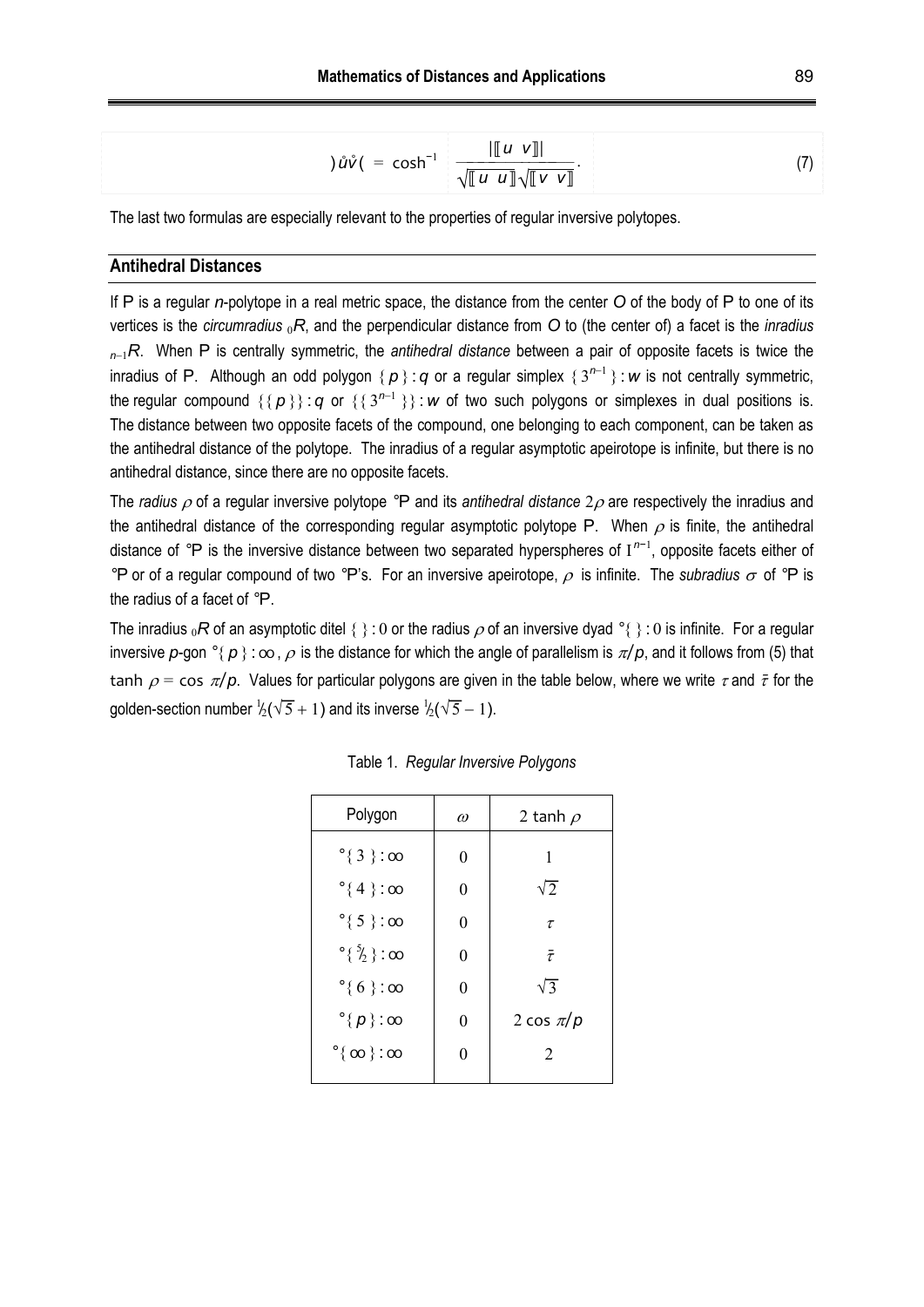With the help of some hyperbolic trigonometry, we obtain a simple formula for the radius  $\rho$  of a regular inversive polyhedron  ${}^{\circ}$ { $p, q$ }: *r* in terms of its subradius  $\sigma$  and midangle  $\omega$ :

$$
\tanh \rho = \sinh \sigma \tan \omega = \frac{\tan \pi/r}{\tan \pi/p} \,. \tag{8}
$$

The particular cases are listed in the following table.

| Polyhedron                                        | tan $\omega$               | tanh $\rho$                 |
|---------------------------------------------------|----------------------------|-----------------------------|
| $°{3, 3}$ : 6                                     | $\frac{1}{3}\sqrt{3}$      | $\frac{1}{3}$               |
| $°{3, 4}$ : 4                                     | $\mathbf{1}$               | $\frac{1}{3}\sqrt{3}$       |
| $^{\circ}$ {4, 3 }:6                              | $\frac{1}{3}\sqrt{3}$      | $\frac{1}{3}\sqrt{3}$       |
| $^{\circ}$ { 3, 5 }: <sup>10</sup> / <sub>3</sub> | $\sqrt{(3+4\tau)/5}$       | $\sqrt{(3+4\tau)/15}$       |
| $°{5, 3}$ : 6                                     | $\frac{1}{4}\sqrt{3}$      | $\sqrt{(3+4\tau)/15}$       |
| $\degree{\frac{5}{2}, 5}$ : $\frac{10}{3}$        | $\sqrt{(3+4\tau)/5}$       | $\frac{1}{5}\sqrt{5}$       |
| °{ $\{5, \frac{5}{2}\}$ :10                       | $\sqrt{(3-4\bar{\tau})/5}$ | $\frac{1}{6}\sqrt{5}$       |
| $^{\circ}$ { $^5$ / <sub>2</sub> , 3 } : 6        | $\frac{1}{3}\sqrt{3}$      | $\sqrt{(3-4\bar{\tau})/15}$ |
| °{ $\{3, \frac{5}{2}\}$ :10                       | $\sqrt{(3-4\bar{\tau})/5}$ | $\sqrt{(3-4\bar{\tau})}/15$ |
| $^{\circ}$ {4, 4 }:4                              | 1                          | 1                           |
| $°{3, 6}$ : 3                                     | $\sqrt{3}$                 | $\mathbf{1}$                |
| $^{\circ}$ {6, 3 }:6                              | $\frac{1}{4}\sqrt{3}$      | $\mathbf{1}$                |
|                                                   |                            |                             |

Table 2. *Regular Inversive Polyhedra* 

From the relationship tanh  $\rho = \sinh \sigma \tan \omega$ , which holds for all regular inversive *n*-polytopes with  $n \ge 3$ , we obtain the parameters for the seventeen regular inversive 4-polytopes  $\degree$ {  $p$ ,  $q$ ,  $r$  }: *s*, as given in the following table. The last figure is an apeirotope. Irrational values of *s* are rounded to four decimal places.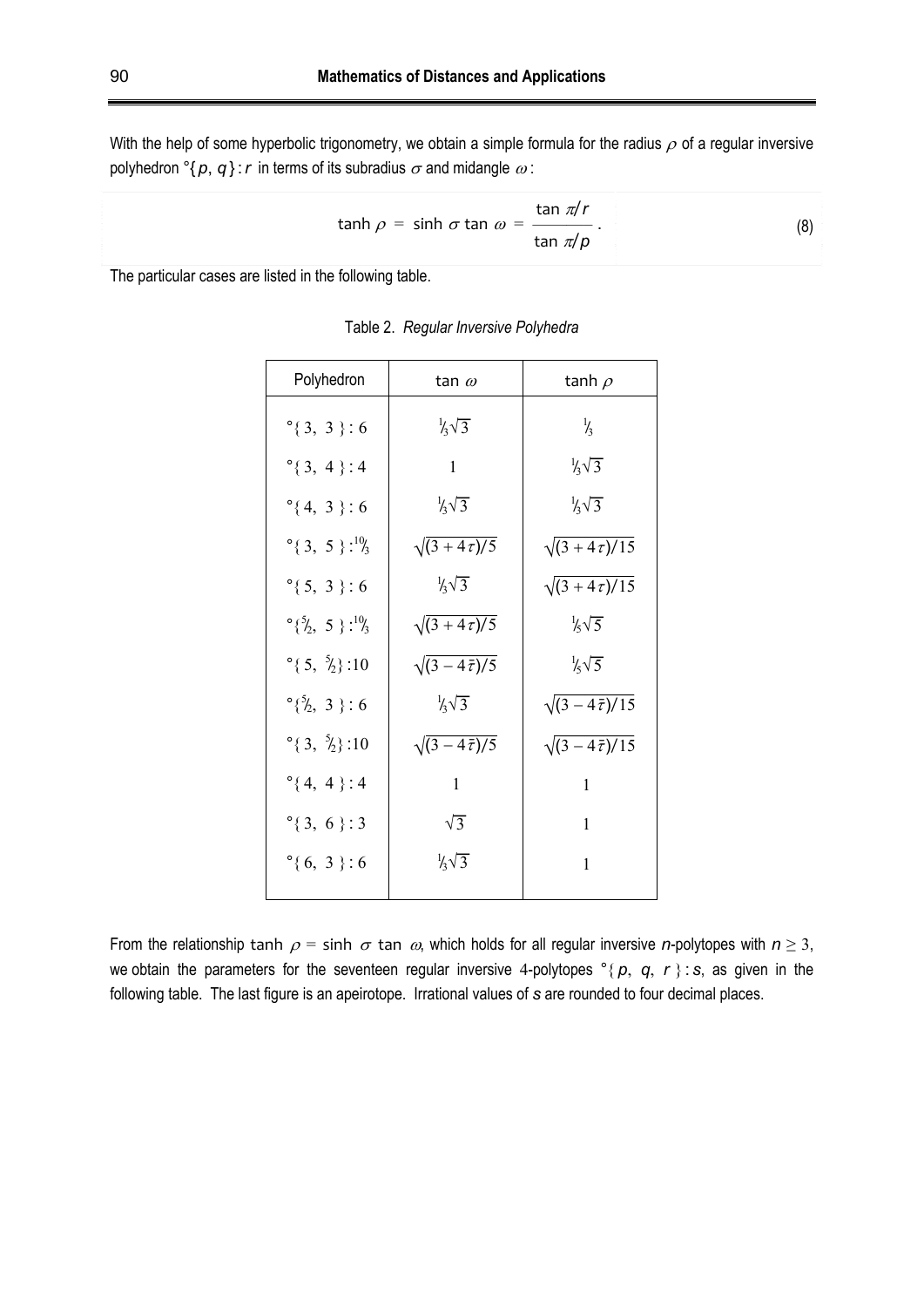| 4-Polytope                                               | tan $\omega$          | tanh $\rho$                       |
|----------------------------------------------------------|-----------------------|-----------------------------------|
| $^{\circ}$ {3, 3, 3}: 5.1043                             | $\frac{1}{2}\sqrt{2}$ | $\frac{1}{4}$                     |
| $^{\circ}$ {3, 3, 4}: 3.2885                             | $\sqrt{2}$            | $\frac{1}{2}$                     |
| $^{\circ}$ {4, 3, 3 }: 5.1043                            | $\frac{1}{2}\sqrt{2}$ | $\frac{1}{2}$                     |
| $^{\circ}$ {3, 4, 3}:4                                   | $\mathbf{1}$          | $\frac{1}{2}\sqrt{2}$             |
| $^{\circ}$ {3, 3, 5}: 2.6051                             | $\tau^2$              | $\frac{1}{4}\sqrt{2}\tau^2$       |
| $^{\circ}$ {5, 3, 3}: 5.1043                             | $\frac{1}{2}\sqrt{2}$ | $\frac{1}{4}\sqrt{2}\tau^2$       |
| $\binom{5}{2}$ , 5, 3 \: 3.0884                          | $\tau$                | $\frac{1}{2} \tau$                |
| $^{\circ}$ { 3, 5, $^{\circ}$ <sub>2</sub> } : 5.6751    | $\bar{\tau}$          | $\frac{1}{2} \tau$                |
| °{ $5, \frac{5}{2}, 5$ }: 3.0884                         | $\tau$                | $\frac{1}{2} \tau$                |
| $\degree{\frac{5}{2}, 3, 5}$ : 2.6051                    | $\tau^2$              | $\frac{1}{2}$                     |
| $\degree$ { 5, 3, $\frac{5}{2}$ }: 8.6103                | $\bar{\tau}^2$        | $\frac{1}{2}$                     |
| $\binom{5}{2}$ , 5, $\binom{5}{2}$ : 5.6751              | $\bar{\tau}$          | $\frac{1}{2}$                     |
| $^{\circ}$ { 3, $^{\circ}$ l <sub>2</sub> , 5 } : 3.0884 | $\tau$                | $\frac{1}{6}$                     |
| $^{\circ}$ { 5, $^5$ / <sub>2</sub> , 3 } : 5.6751       | $\bar{\tau}$          | $\frac{1}{2}$                     |
| $\degree{\frac{5}{2}, 3, 3}$ : 5.1043                    | $\frac{1}{2}\sqrt{2}$ | $\frac{1}{4}\sqrt{2}\bar{\tau}^2$ |
| $\degree$ { 3, 3, $\frac{5}{2}$ } : 8.6103               | $\bar{\tau}^2$        | $\frac{1}{4}\sqrt{2}\bar{\tau}^2$ |
| $^{\circ}$ {4, 3, 4 }: 3.2885                            | $\sqrt{2}$            | 1                                 |
|                                                          |                       |                                   |

Table 3. *Regular Inversive* 4*-Polytopes* 

There are six regular inversive 5-polytopes  $^{\circ}$ { $p, q, r, s$ }: *t*, whose midangles  $\omega$  and radii  $\rho$  can be determined from the following table. The last three are apeirotopes.

| Ӄ<br>$\frac{1}{6}\sqrt{15}$<br>$^{\circ}$ { 3, 3, 3, 3 } : 4.7668<br>$\frac{1}{5}\sqrt{5}$<br>$\sqrt{3}$<br>$^{\circ}$ { 3, 3, 3, 4 }: 3 | 5-Polytope                      | tan $\omega$           | tanh $\rho$           |
|------------------------------------------------------------------------------------------------------------------------------------------|---------------------------------|------------------------|-----------------------|
| $\sqrt{3}$<br>$^{\circ}$ {4, 3, 3, 4 }: 3<br>$\sqrt{3}$<br>$^{\circ}$ {3, 3, 4, 3 }: 3<br>1<br>$^{\circ}$ {3, 4, 3, 3 }:4                | $^{\circ}$ {4, 3, 3, 3}: 4.7668 | $\frac{1}{6}\sqrt{15}$ | $\frac{1}{5}\sqrt{5}$ |

Table 4. *Regular Inversive* 5*-Polytopes*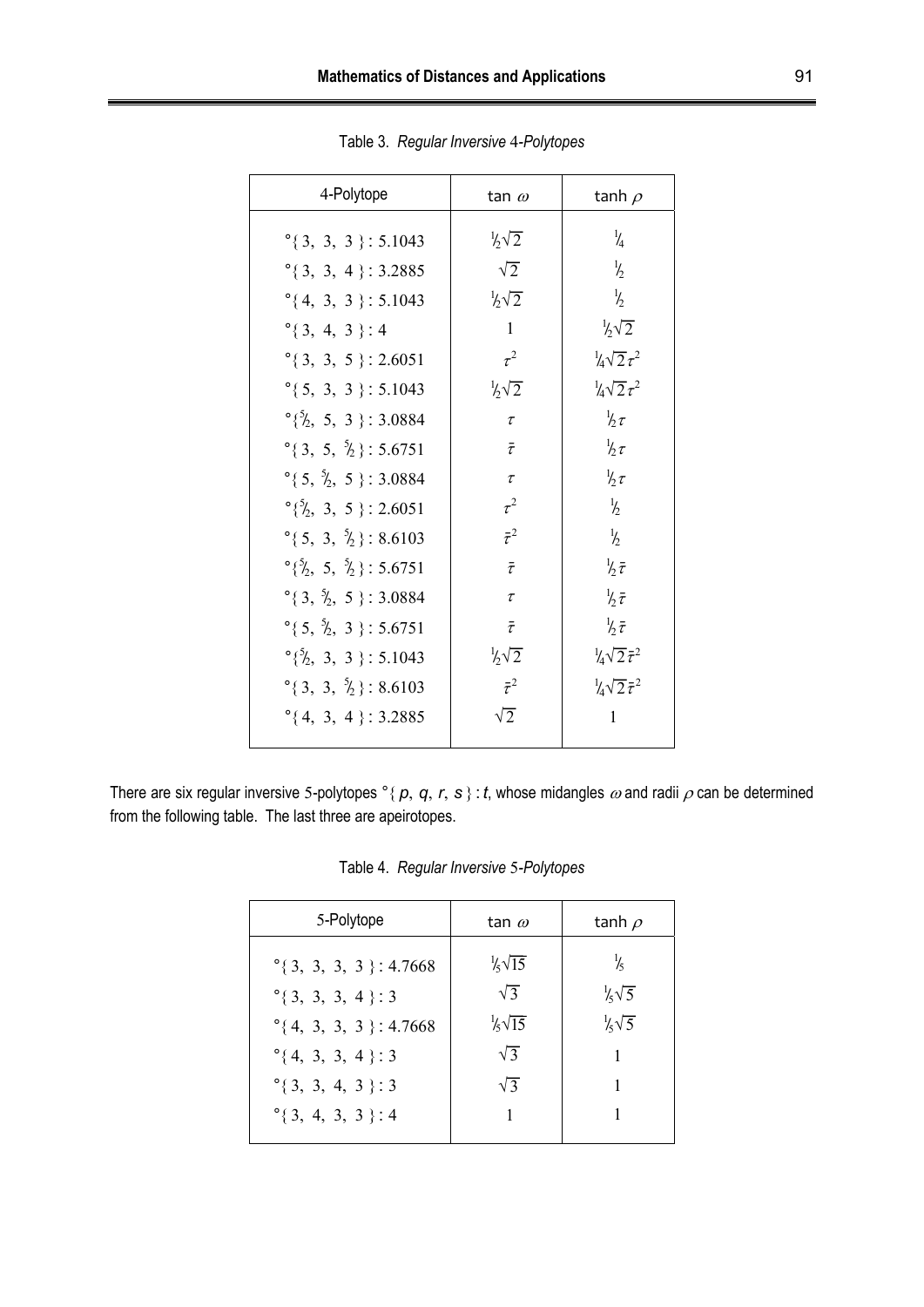For  $n \geq 6$ , there are just four regular asymptotic polytopes in hyperbolic *n*-space H<sup>n</sup>: the asymptotic versions of the regular *n-simplex* and the dual *n-orthoplex* (cross polytope) and *n-orthotope* (block polytope)

$$
\{3^{n-1}\}:\pmb{a}_n, \quad \{3^{n-2},\ 4\}:\pmb{b}_n, \quad \{4,\ 3^{n-2}\}:\pmb{a}_n,
$$

and the asymptotic *orthic n-apeirotope* (grid apeirotope)

$$
\{4, 3^{n-3}, 4\} : b_n.
$$

Each of these figures has a corresponding regular inversive polytope in I *n*−1 . The parameters *an* and *bn* are defined by

$$
\tan \frac{\pi}{a_n} = \sqrt{\frac{n-2}{n}} \quad \text{and} \quad \tan \frac{\pi}{b_n} = \sqrt{n-2}.
$$
 (9)

Note that  $\lim_{n\to\infty} a_n = 4$  and  $\lim_{n\to\infty} b_n = 2$ . The following table gives the midangle  $\omega$  and radius  $\rho$  of each regular inversive *n*-polytope ( $n \ge 6$ ).

| $n$ -Polytope                      | tan $\omega$            | tanh $\rho$     |
|------------------------------------|-------------------------|-----------------|
| $^{\circ}$ {3, 3, , 3, 3}: $a_n$   | $n-2$<br>$\overline{p}$ | 1<br>n          |
| $^{\circ}$ { 3, 3, , 3, 4 }: $b_n$ | $\sqrt{n-2}$            | 1<br>$\sqrt{n}$ |
| $^{\circ}$ {4, 3, , 3, 3 }: $a_n$  | $n-2$<br>$\bar{n}$      | 1<br>$\sqrt{n}$ |
| $^{\circ}$ {4, 3, , 3, 4 }: $b_n$  | $\sqrt{n-2}$            | 1               |

Table 5. *Regular Inversive n-Polytopes* 

Regular inversive polytopes with identical vertex sections have the same midangle  $\omega$ , and dual polytopes

 $\degree$ { *p*, *q*, ..., *u*, *v*}: *w* and  $\degree$ { *v*, *u*, ..., *q*, *p*}: *o* 

have the same radius  $\rho$ . Also, except for polygons  $\circ$ {  $p$ }: oo with more than six sides, tan  $\omega$  and tanh  $\rho$ either are rational numbers or have expressions involving nothing worse than nested square roots.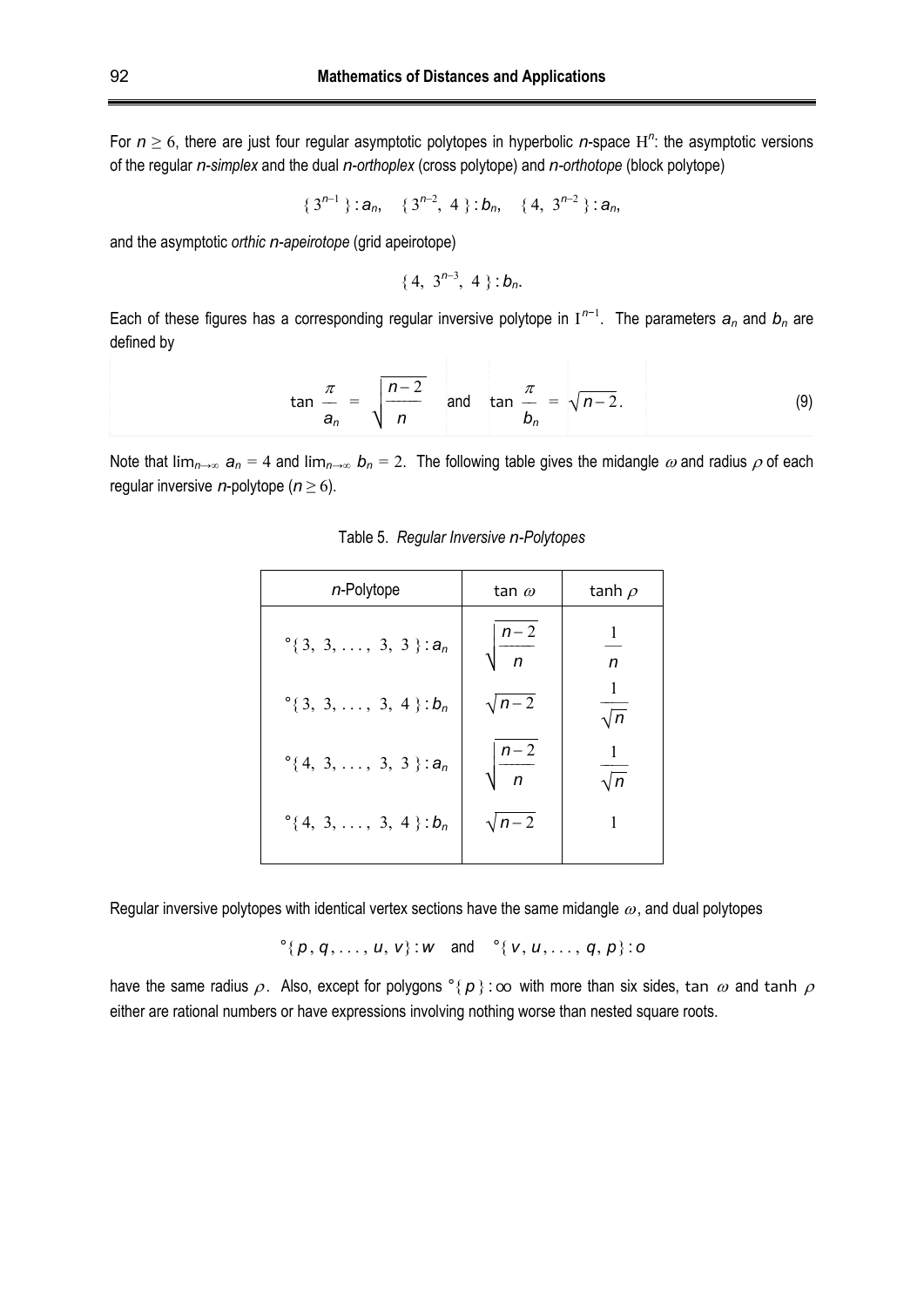## **Conformal Models**

The Euclidean plane can be given the topology of a sphere by means of a "one-point compactification," i.e., by adjoining a single point at infinity  $\dot{O}$  that lies on every line. If such extended lines are treated as infinite (or "great") circles on the same footing as ordinary (or "small") circles, and if we allow a circle-preserving transformation, or *circularity*, to move the point  $\dot{O}$ , the resulting "inversive plane" or *parabolic sphere*  $\dot{S}^2$  provides a conformal model for the inversive sphere I 2 . A circularity is called a *homography* or an *antihomography* according as it preserves or reverses orientation; homographies are also known as Möbius transformations.

An ordinary point with Cartesian coordinates (*x*, *y*) has *parabolic coordinates*

$$
(\frac{1}{2}(x^2+y^2+1), x, y, \frac{1}{2}(x^2+y^2-1)),
$$

while the exceptional point  $\dot{O}$  is

$$
(1, 0, 0, 1).
$$

A small circle with center (*h*, *k*) and radius *r* has parabolic coordinates

$$
\left[\frac{1}{2}(r^2-h^2-k^2-1), h, k, \frac{1}{2}(r^2-h^2-k^2+1)\right]
$$

The equation of a small circle is  $(x - h)^2 + (y - k)^2 = r^2$ . A great circle, i.e., a line, with inclination  $\theta$  and displacement *c* has coordinates

$$
[c, \sin \theta, -\cos \theta, -c],
$$

with  $0 \le \theta \le \pi$ . The equation of a line is *y* cos  $\theta = x$  sin  $\theta + c$ ; if  $\theta \ne \pi/2$ , the line has slope  $m = \tan \theta$ and *y*-intercept  $b = c$  sec  $\theta$ . Parabolic coordinates for points and circles of  $\dot{S}^2$  (and nonzero scalar multiples thereof) can be taken as homogeneous coordinates for points and circles of  $I^2$ .

An inversive circle  $\hat{c}$ , with coordinates  $\llbracket c \rrbracket = [c_0, c_1, c_2, c_3]$ , is real, degenerate, or imaginary according as the quadratic form

$$
[\![c \ c]\!] = c_1^2 + c_2^2 + c_3^2 - c_0^2
$$

Is positive, zero, or negative. In the nondegenerate cases an *inversion* in  $\phi$  is the involutory circularity  $I^2 \to I^2$ induced by the pseudo-orthogonal *inversion matrix*

$$
C = \frac{1}{\llbracket c \ c \rrbracket} \begin{pmatrix} c_0^2 + c_1^2 + c_2^2 + c_3^2 & -2c_0c_1 & -2c_0c_2 & -2c_0c_3 \\ 2c_1c_0 & -c_0^2 - c_1^2 + c_2^2 + c_3^2 & -2c_1c_2 & -2c_1c_3 \\ 2c_2c_0 & -2c_2c_1 & -c_0^2 + c_1^2 - c_2^2 + c_3^2 & -2c_2c_3 \\ 2c_3c_0 & -2c_3c_1 & -2c_3c_2 & -c_0^2 + c_1^2 + c_2^2 - c_3^2 \end{pmatrix}
$$
(10)

(cf. Schwerdtfeger 1962, pp. 117–118). Each point  $(p) = (p_0, p_1, p_2, p_3)$  is interchanged with the point ⦅*p*⦆*C*. If ⟦*c c* ⟧ > 0, this is a *hyperbolic inversion*, leaving all points on the real circle *c̊* invariant and taking each circle orthogonal to  $\dot{c}$  into itself. If  $\lceil c \, c \rceil \leq 0$ , the circularity is an *elliptic inversion* in the imaginary circle  $\dot{c}$ , leaving no real points invariant. Every circularity of  $I^2$  is the product of (at most four) hyperbolic inversions.

If we now fix a *central* inversion in a particular real inversive circle  $\Omega$ , say the unit circle or the *x*-axis, we obtain a conformal model for the metric *hyperbolic sphere*  $\ddot{S}^2$  (cf. Johnson 1981, pp. 452–454). A point on one side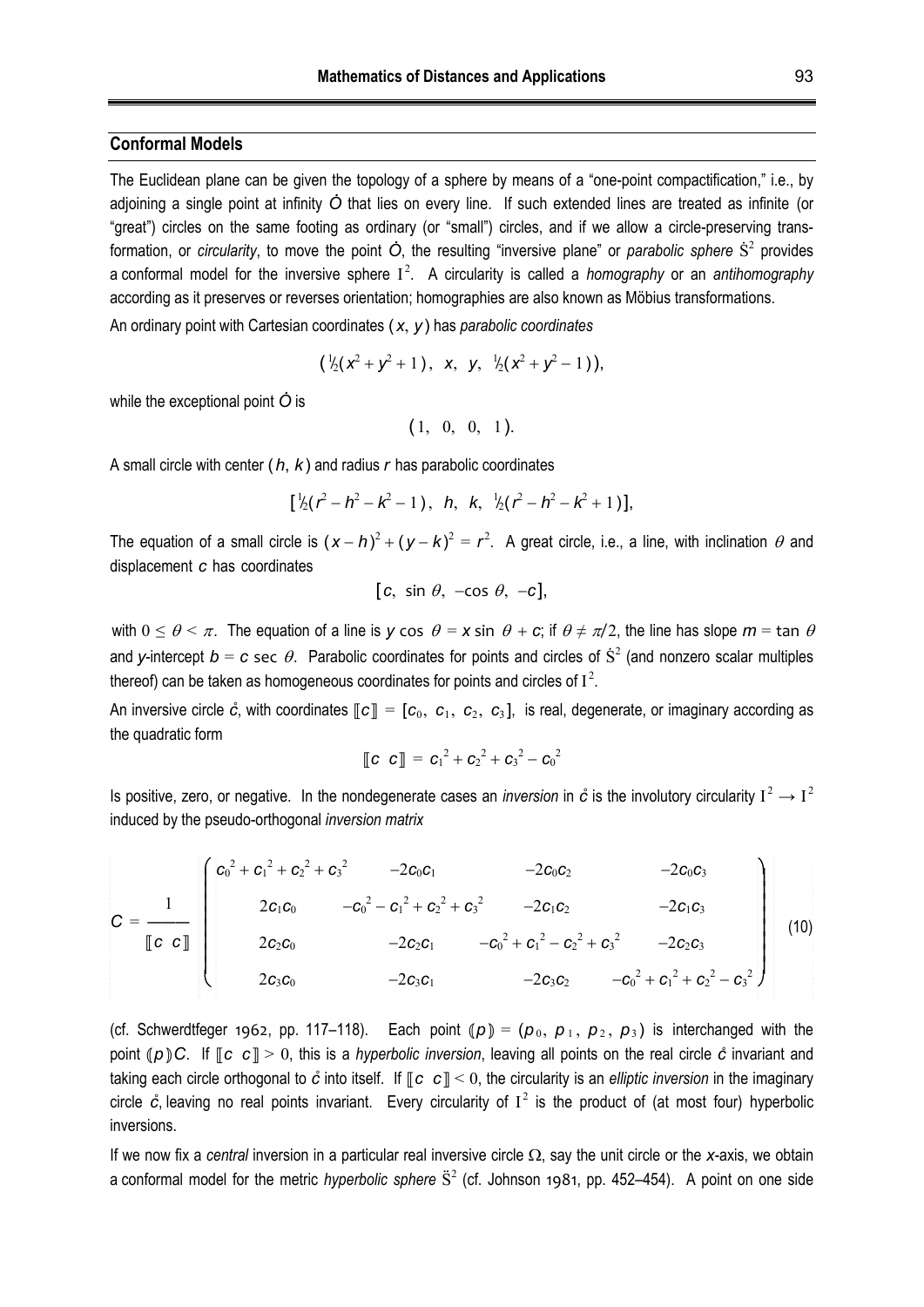of  $\Omega$  inverts into a point on the other side, and such *antipodal* point-pairs represent the ordinary points of the *hyperbolic plane*  $H^2$ . The self-antipodal points on the "equator"  $\Omega$  are the absolute points of  $H^2$ . Inversive circles orthogonal to  $\Omega$  ("great" circles of  $\rm \ddot{S}^2$ ) represent ordinary lines of  $\rm H^2$ . A circularity of  $\rm I^2$  that takes  $\Omega$  into itself is an isometry of  $H^2$ . The mapping  $I^2 \to H^2$  preserves angular measure, and the minimum distance between two diverging lines in  $H^2$  is the same as the inversive distance between the representative separated circles in  $I^2$ (cf. Coxeter 1998, pp. 308–311). Note that a regular inversive polygon  ${}^{\circ}$  ( $p$ ):  $\infty$  whose vertices all lie on  $\Omega$  is the trace on  $\Omega$  of a regular asymptotic polygon  $\{p\}$ : oo.

The mapping just described can be made one-to-one by identifying antipodal points of  $\ddot{S}^2$  or, equivalently, by restricting the domain to points on one side of  $\Omega$ , e.g., the interior of the unit circle or points with positive  $v$ coordinates, with hyperbolic lines represented by inversive circular arcs instead of whole circles. In this manner we obtain Poincaré's "conformal disk" and "upper half-plane" models for the hyperbolic plane.

As a model for the inversive sphere  $I^2$ , the completed Euclidean plane can be replaced by the *elliptic sphere*  $S^2$ , taken as the unit sphere in Euclidean 3-space. A conformal mapping from the "equatorial plane"  $z = 0$  to  $S^2$ can be achieved by stereographic projection, in which a line through an arbitrary point ( *x*, *y*, 0 ) and the "north pole" (0, 0, 1) meets the sphere again in the point  $(\xi, \eta, \zeta)$ , with (0, 0, 1) itself corresponding to the exceptional point  $\acute{o}$  (cf. Schwerdtfeger 1962, pp. 22–29). The relationship between two-dimensional Cartesian coordinates ( $x, y$ ) and spherical coordinates ( $\xi, \eta, \zeta$ ) is given by

$$
\xi = \frac{2x}{x^2 + y^2 + 1}, \qquad \eta = \frac{2y}{x^2 + y^2 + 1}, \qquad \zeta = \frac{x^2 + y^2 - 1}{x^2 + y^2 + 1}.
$$
 (11)

The parabolic coordinates  $(\frac{1}{2}(x^2 + y^2 + 1), x, y, \frac{1}{2}(x^2 + y^2 - 1))$  of a point can be replaced by *normalized* ̸ ̸ coordinates  $(1, \xi, \eta, \zeta)$ , with  $\xi^2 + \eta^2 + \zeta^2 = 1$ .

A regular asymptotic polyhedron  $\{p, q\}$ : *r* of finite inradius can be represented in the Beltrami–Klein model for  $H^3$  by a regular Euclidean polyhedron {  $p$ ,  $q$  } : r' inscribed in the unit sphere. Although it does not preserve angles between ordinary planes, so that  $r' \neq r$ , the Beltrami–Klein model is conformal on the absolute sphere. Thus the inversive circles in which adjacent face-planes of  $\{p, q\}$ : *r'* meet the sphere intersect in an angle of  $2\pi/r$ , producing a regular inversive polyhedron  $\degree$ *{*  $p$ , *q }*: *r*.

The above procedures can be extended to construct conformal Euclidean and spherical models for hyperbolic *n*-space and inversive  $(n-1)$ -space and for regular inversive *n*-polytopes  $\degree\{p, q, \ldots, u, v\}$ : *w*.

#### **Bibliography**

H. S. M. Coxeter 1966a. "The inversive plane and hyperbolic space," *Abh. Math. Sem. Univ. Hamburg* **29**, 217–242.

————— 1966b. "Inversive distance," *Ann. Mat. Pura Appl.* (4) **71**, 73–83.

————— 1998. *Non-Euclidean Geometry*, 6th ed. Math. Assoc. of America, Washington, 1998.

- N. W. Johnson 1981. "Absolute polarities and central inversions," in *The Geometric Vein: The Coxeter Festschrift*, C. Davis, B. Grünbaum, and F. A. Sherk, eds. (Springer-Verlag, New York–Heidelberg–Berlin, 1981), 443–464.
- P. McMullen and E. Schulte 2002. *Abstract Regular Polytopes*, Encyclopedia of Mathematics and Its Applications, Vol. 92. Cambridge Univ. Press, Cambridge–New York, 2002.
- H. Schwerdtfeger 1962. *Geometry of Complex Numbers: Circle Geometry, Moebius Transformation, Non-Euclidean Geometry*, Mathematical Expositions, No. 13, Univ. of Toronto Press, Toronto, 1962; Dover, New York, 1979.